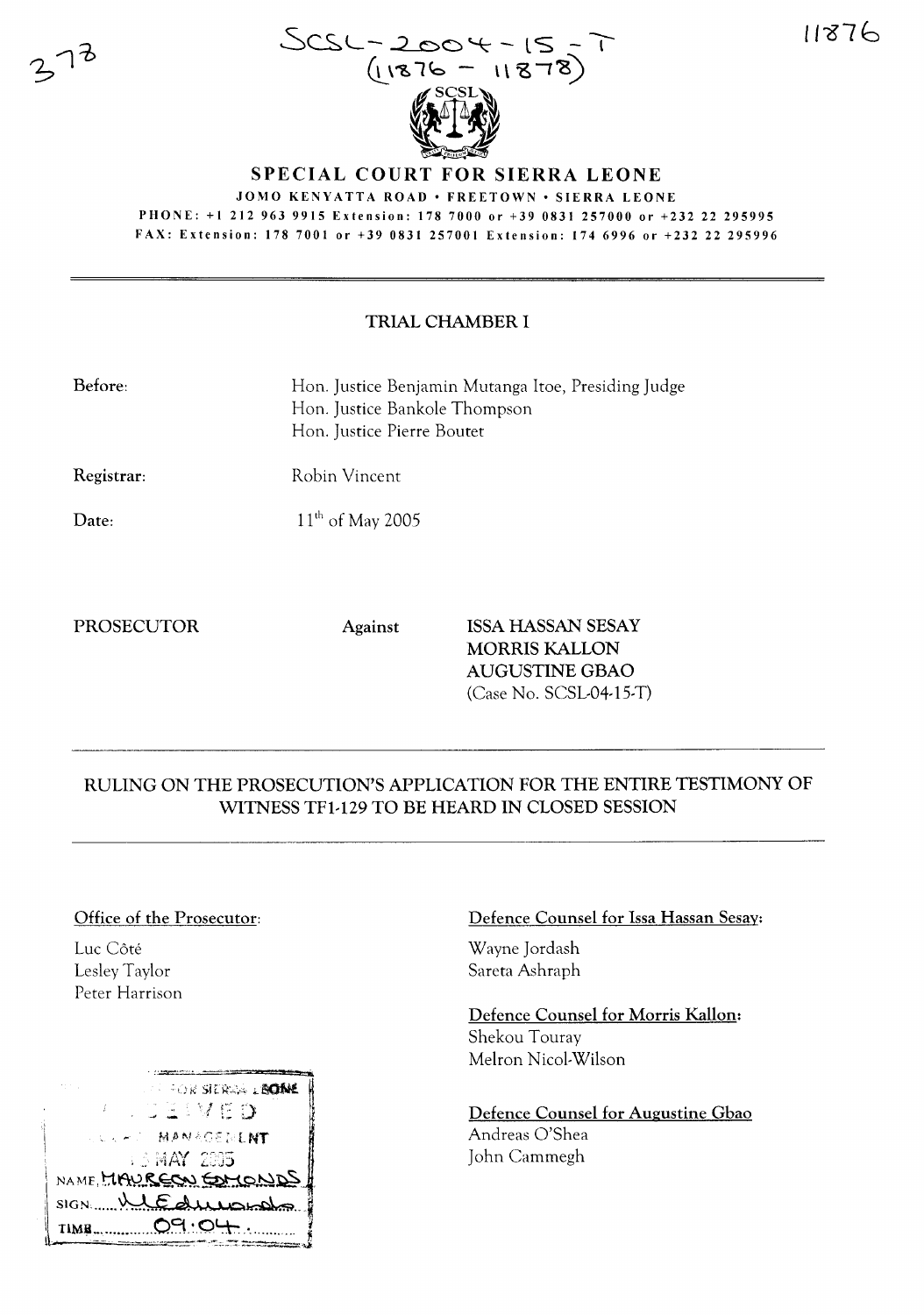# **Il"871**

## REASONED RULING ON THE PROSECUTION'S APPLICATION ON 10/05/05 FOR THE ENTIRE TESTIMONY OF WITNESS TFl-129 TO BE HEARD IN CLOSED SESSION

1. This is the reasoned Ruling of the Trial Chamber on the Prosecution's application on  $10<sup>th</sup>$ May 2005 to hear the entire testimony of Witness TFl-129 in closed session.

2. Mindful of Article 17(2) of the Statute of the Special Court for Sierra Leone which provides that the "accused shall be entitled to a fair and public hearing, subject to measures ordered by the Special Court for the protection of victims and witnesses"; and in pursuance of Rules 75 and 79 of the Rules of Procedure and Evidence of the aforesaid Special Court, this Trial Chamber rules that, considering the submissions of the Prosecution in support of the application and the submissions of the Defence in opposition to the said application, the entire testimony of Witness TFl-129 shall be heard in closed session, but that after the said testimony, those portions of his evidence which would not disclose his identity or that of members of his family shall be made public after close scrutiny of the Court.

3. This exceptional procedure is required because the Chamber is satisfied that if the testimony of the witness is heard in public, his identity and the high profile nature of his profession will thereby be revealed with a high potential of his safety and security and that of members of his family being endangered.

4. However, this Chamber opines very strongly, as to the merits of the application, that other relevant portions of the Witness' testimony which do not touch and concern his identity and professional profile but are germane to relevant charges in the Indictment shall, in keeping with the norm requiring that criminal trials be conducted in public, be made public after close scrutiny by the Court. The Chamber rules accordingly.

 $1157$ 

Case No. SCSL-04-15-T 2. 2. 11<sup>th</sup> of May 2005